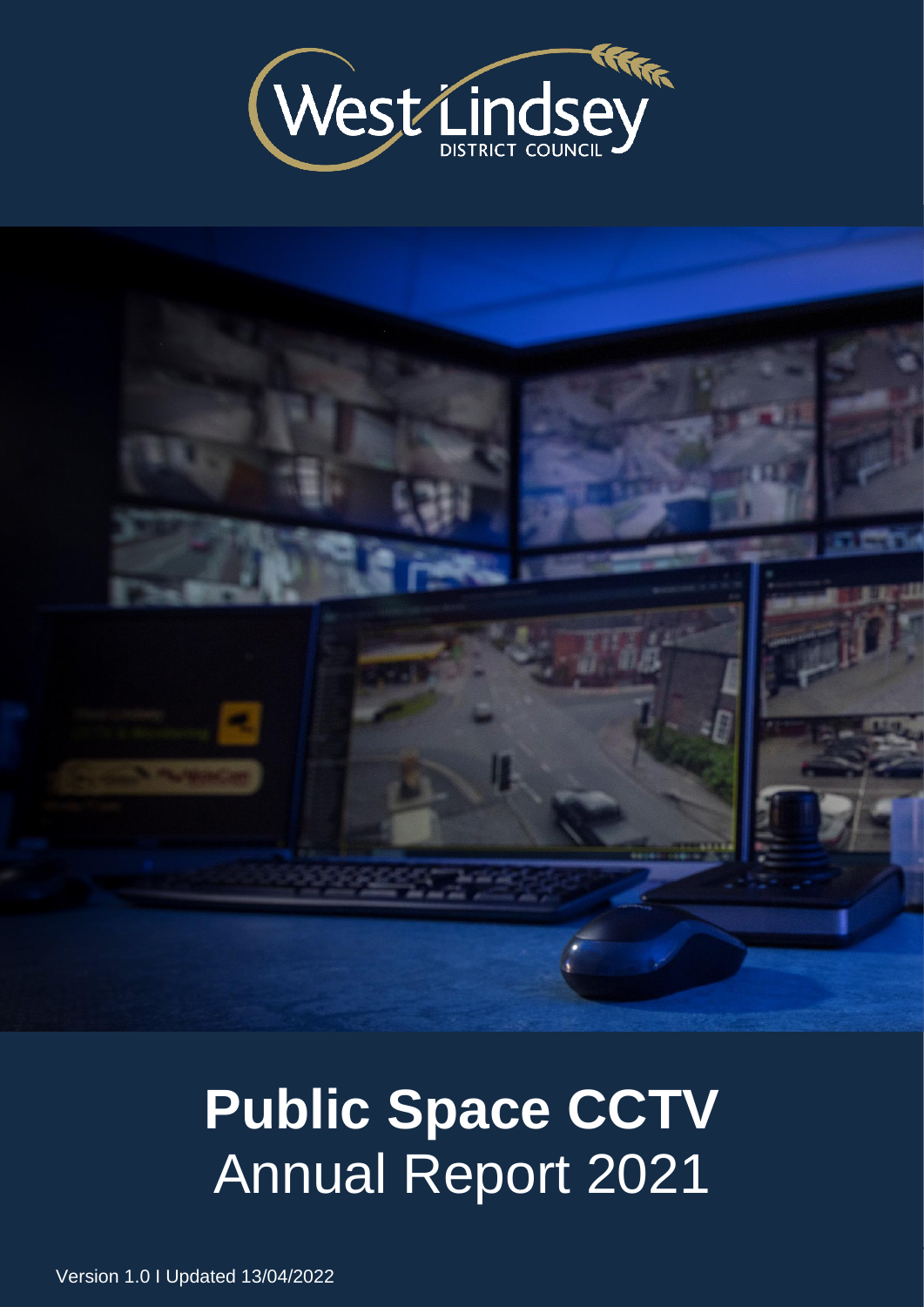

### **Contents** Page

|     | <b>Introduction</b>                                                                                   | 3               |
|-----|-------------------------------------------------------------------------------------------------------|-----------------|
|     | <b>Totals across West Lindsey</b><br>Including Gainsborough, Market Rasen, Hemswell Cliff and Caistor |                 |
| 1.1 | <b>Total Incidents Monitored across West Lindsey</b>                                                  | 4               |
| 1.2 | Incident Demand - All Types across West Lindsey                                                       | 6               |
| 1.3 | Arrests Supported/Monitored across West Lindsey                                                       | 6               |
| 1.4 | Incidents Reported By - across West Lindsey                                                           | $\overline{7}$  |
| 1.5 | <b>Evidential Reviews Completed across West Lindsey</b>                                               | $\overline{7}$  |
|     | Gainsborough                                                                                          |                 |
| 2.1 | <b>Total Incidents Monitored in Gainsborough</b>                                                      | 8               |
| 2.2 | Incident Demand - All Types in Gainsborough                                                           | 10              |
| 2.3 | Arrests Supported/Monitored in Gainsborough                                                           | 10              |
|     | <b>Market Rasen</b>                                                                                   |                 |
| 3.1 | <b>Total Incidents Monitored in Market Rasen</b>                                                      | 11              |
| 3.2 | Incident Demand - All Types in Market Rasen                                                           | $12 \,$         |
| 3.3 | Arrests Supported/Monitored in Market Rasen                                                           | 12 <sub>2</sub> |
|     | <b>Hemswell Cliff</b>                                                                                 |                 |
| 4.1 | <b>Total Incidents Monitored in Hemswell Cliff</b>                                                    | 13              |
| 4.2 | Incident Demand - All Types in Hemswell Cliff                                                         | 14              |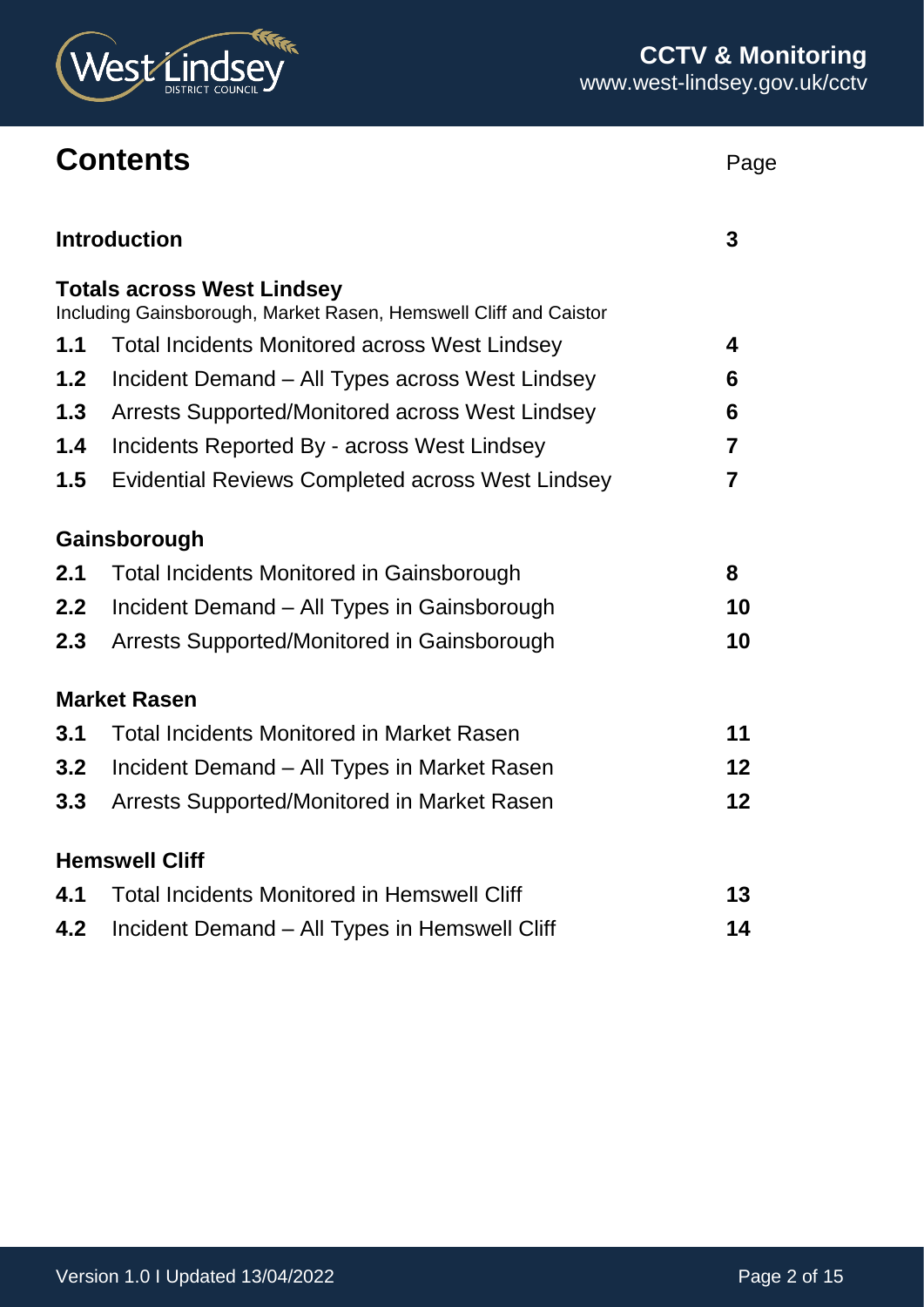

### **Introduction**

The West Lindsey CCTV Service provides monitored CCTV for the benefit of the wider public, partner agencies and local communities. We use the latest in CCTV technology to deliver high quality surveillance that keeps people, property and assets safe.

Our Control Centre monitors and records all footage from our camera network. With direct communication links to the police and other agencies we use camera footage to prevent and detect incidents of crime, public disorder, anti-social behaviour, theft and more. We play a key role in helping to detect and protect vulnerable people such as missing persons and those at risk of exploitation.

### **Our CCTV Coverage**

We operate public space CCTV in Gainsborough, Market Rasen, Hemswell Cliff and Caistor. This includes cameras in town centre areas, car parks, public parks and community buildings.

All of our cameras are overt and clearly identifiable. A full list of our public space CCTV cameras is available to view online: [www.west-lindsey.gov.uk/cctv](http://www.west-lindsey.gov.uk/cctv)

#### **Our People**

All of our CCTV Operators have to meet strict training requirements to ensure they use CCTV cameras legally and effectively. On-going training takes place to keep skills up to date and we regularly conduct security screening and vetting.

Our CCTV Operators maintain a knowledge of local communities we cover and provide intelligence to support crime prevention work and keeping vulnerable people safe.

### **CCTV Code of Practice**

To ensure our service is fully accountable we operate in accordance with a CCTV Code of Practice. This Code details how the service in managed, operates on a day to day basis and protects access to information. We take data protection and personal privacy very seriously. It is vital we have strong mechanisms in place for public protection so that people can have trust in the use of CCTV.

Our CCTV Code of Practice is available to view online: [www.west-lindsey.gov.uk/cctv](http://www.west-lindsey.gov.uk/cctv)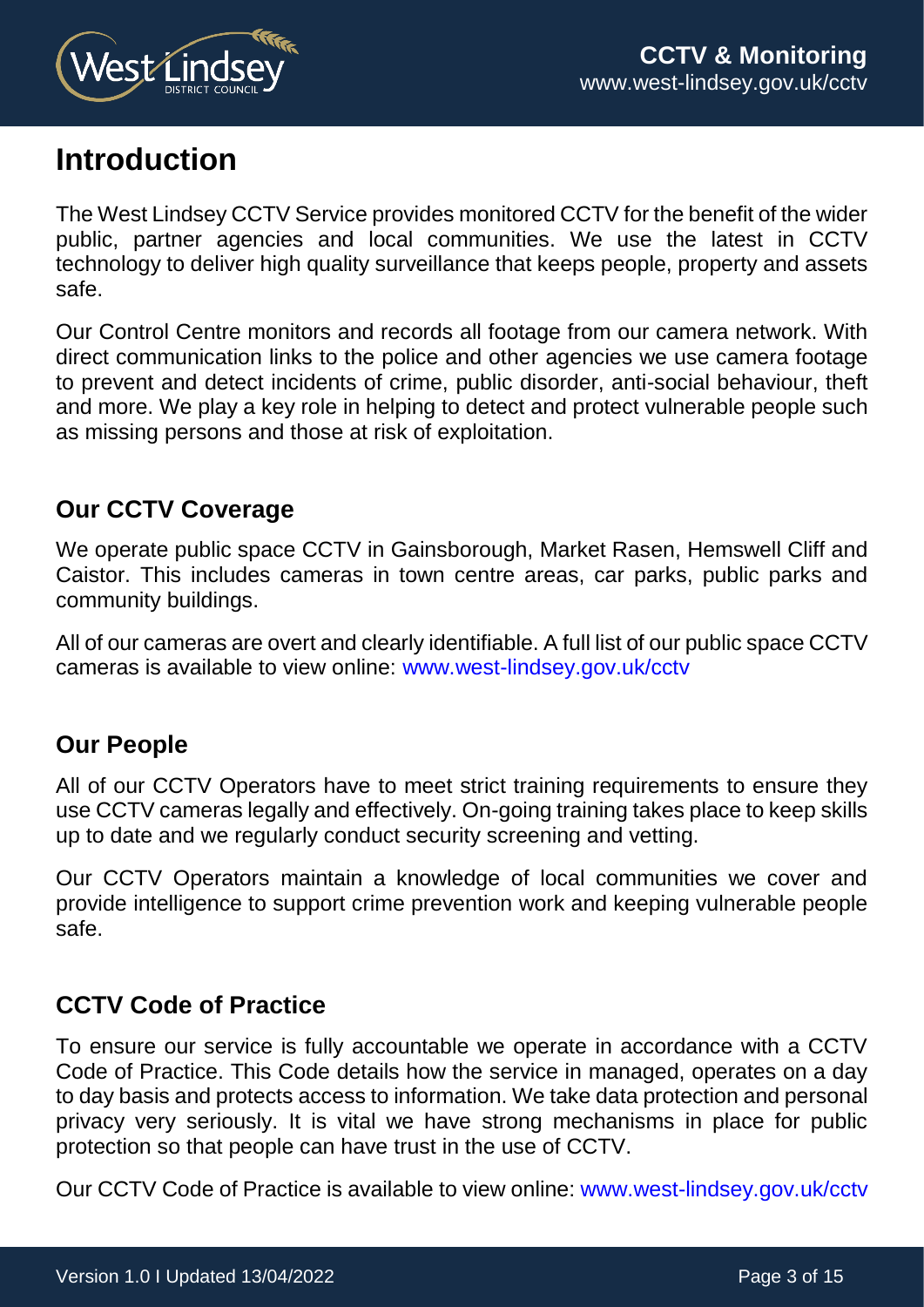

# **1.1 Total Incidents Monitored in West Lindsey**



Total: **1,541** 2020 Total: **1,722** 2019 Total: **2,927**

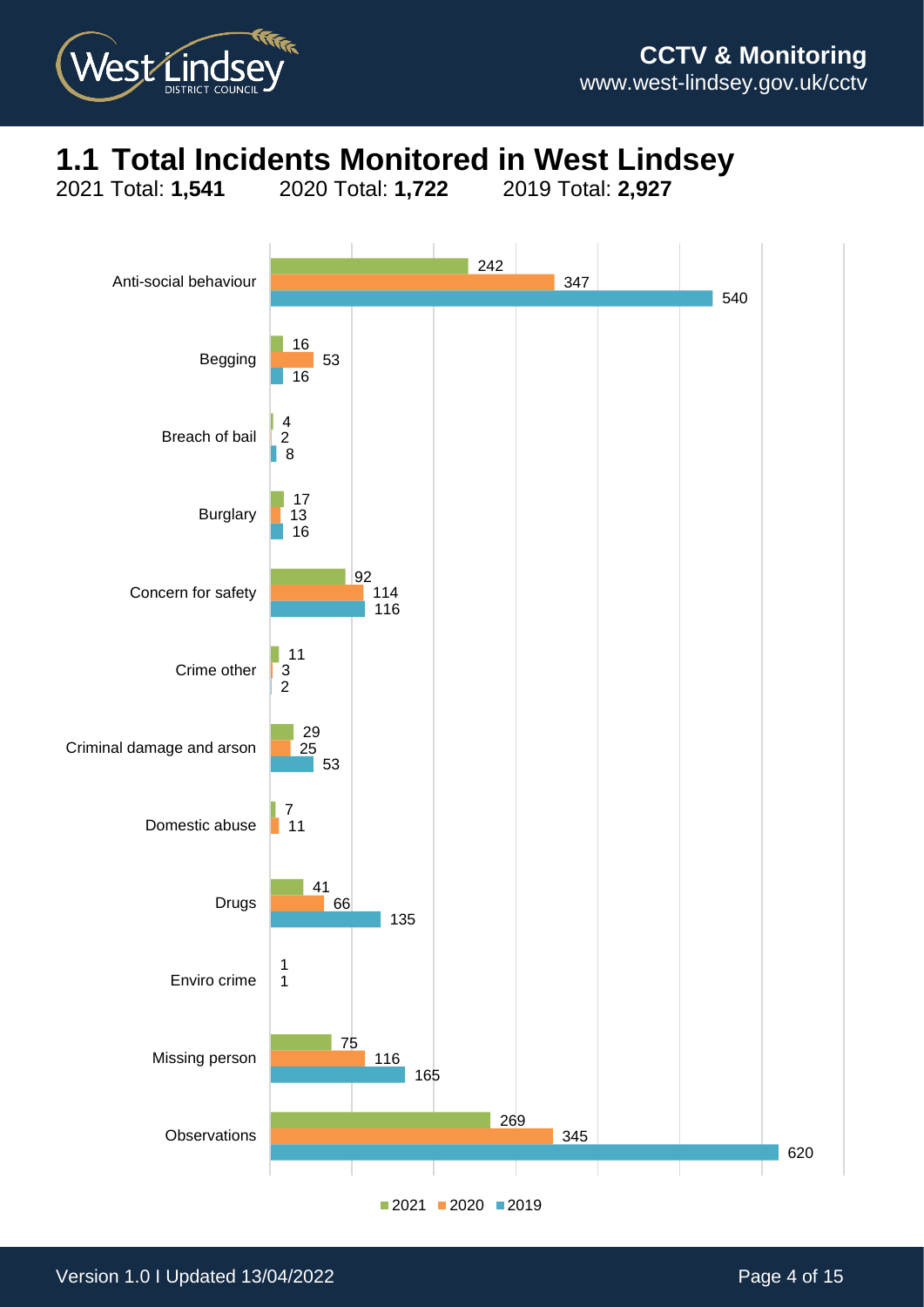



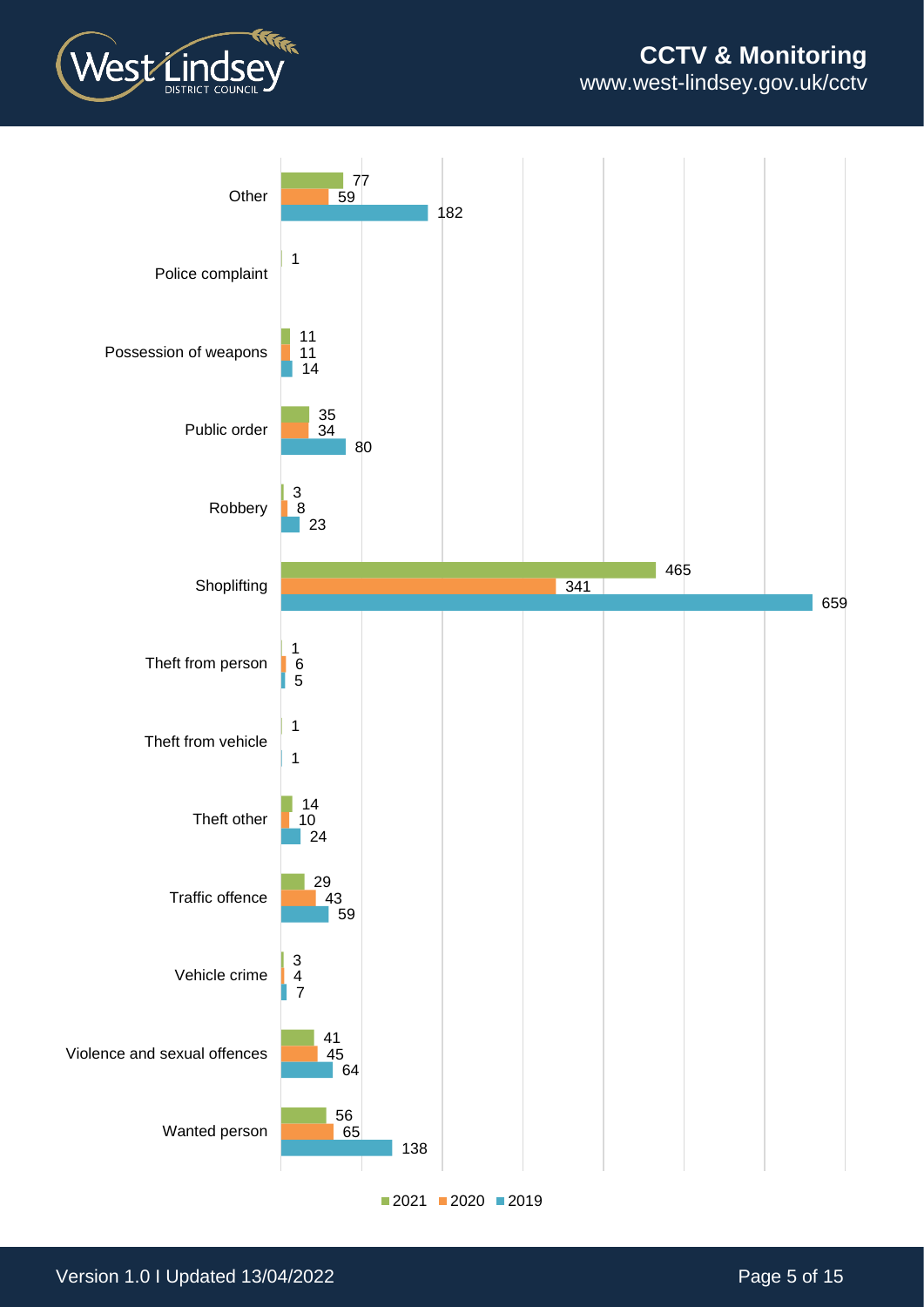

# **1.2 Incident Demand - All Types across West Lindsey**

2021 Total: **1,541** 2020 Total: **1,722** 2019 Total: **2,927**



#### **1.3 Arrests Supported/Monitored across West Lindsey**<br>2021 Total: 81 **2020 Total: 91** 2019 Total: 115 2021 Total: **81** 2020 Total: **91** 2019 Total: **115**

  $7 \rightarrow 7$  3 11 ò Jan Feb Mar Apr May Jun Jul Aug Sep Oct Nov Dec  $-2021$   $-2020$   $-2019$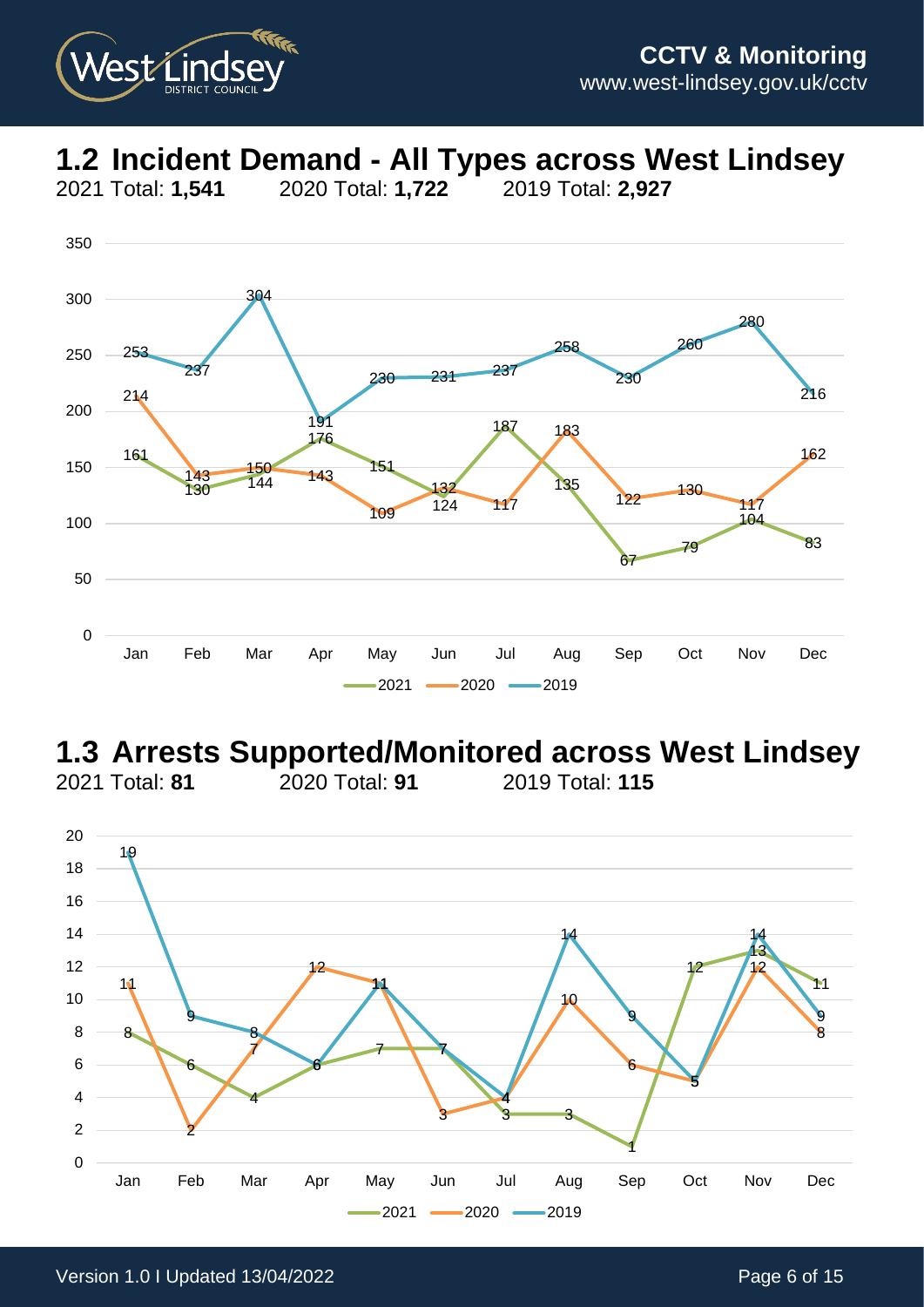

### **1.4 Incidents Reported By - across West Lindsey**



#### **1.5 Evidential Reviews Completed across West Lindsey** 2021 Total: **182** 2020 Total: **139** 2019 Total: **182**



#### **Total Number of Evidential Items produced for investigation/prosecution:**

2021 Total: **120** 2020 Total: **107** 2019 Total: **148**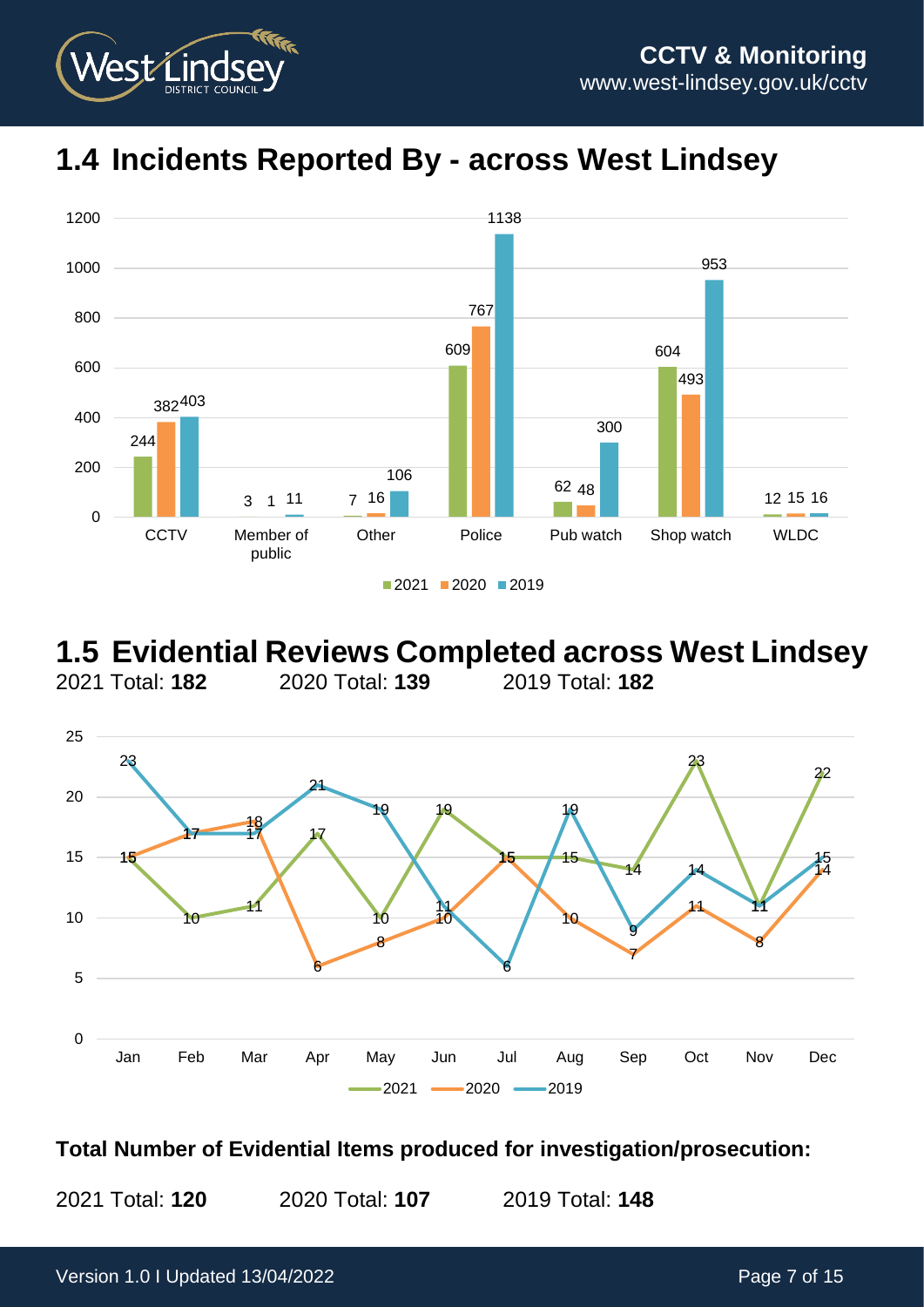

# **2.1 Total Incidents in Gainsborough**<br>2021 Total: **1,482** 2020 Total: **1,655** 2019 Total: 2,786



2020 2019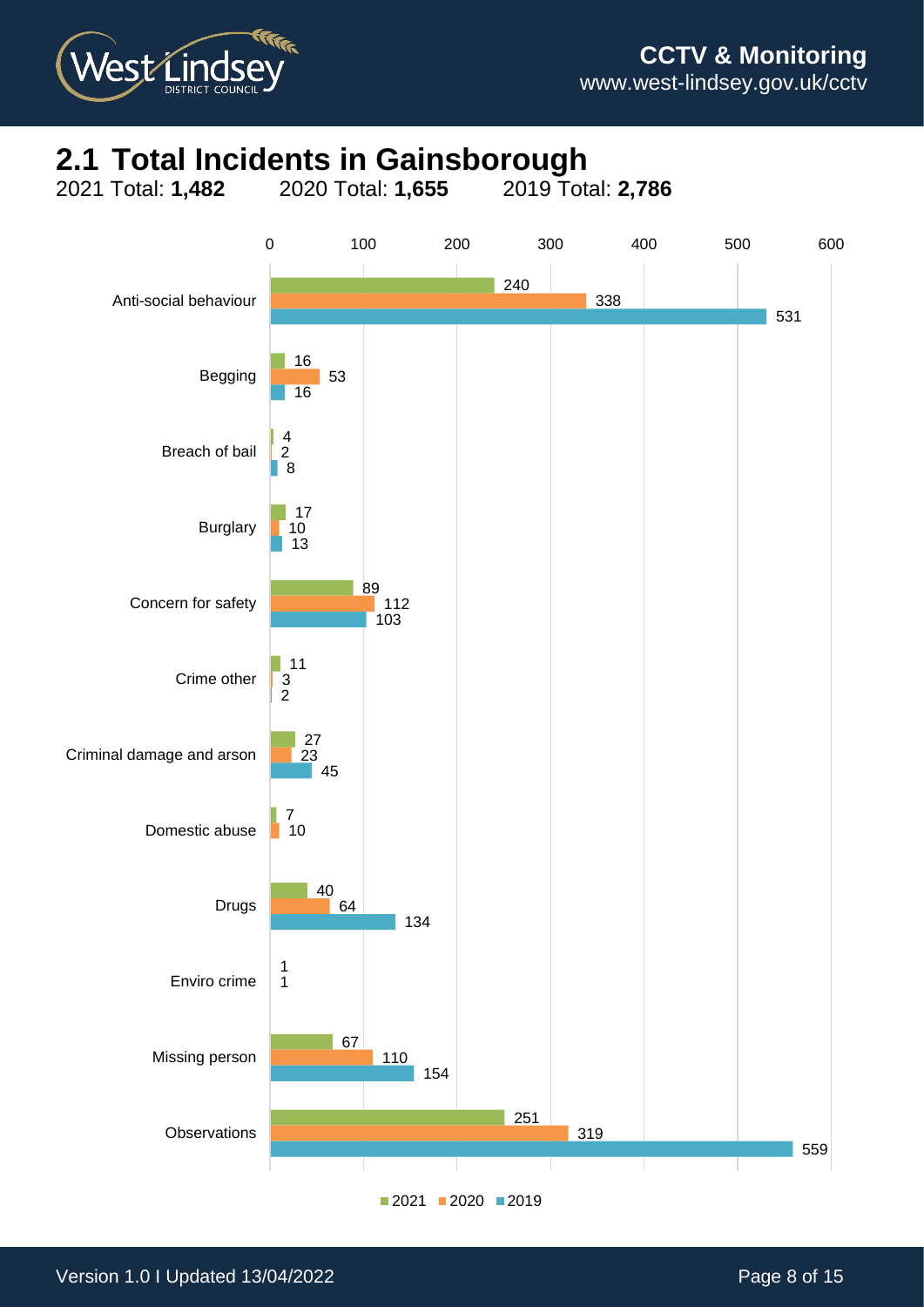### **CCTV & Monitoring**



www.west-lindsey.gov.uk/cctv



Version 1.0 I Updated 13/04/2022 **Page 9 of 15**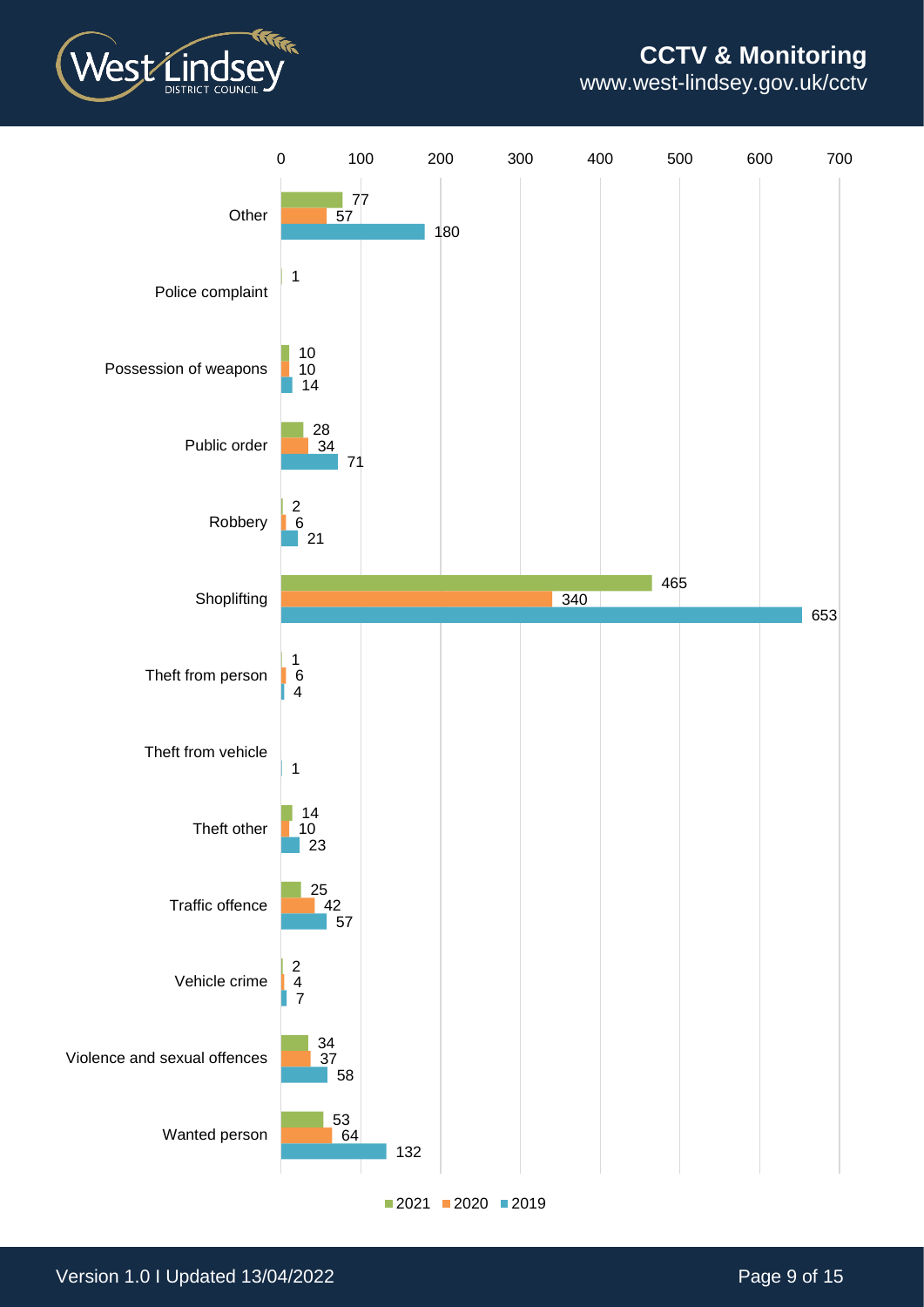

# **2.2 Incident Demand - All Types in Gainsborough**



### **2.3 Arrests Supported/Monitored in Gainsborough**<br>2021 Total: 76 **2020 Total: 84** 2019 Total: 111

2021 Total: **76** 2020 Total: **84** 2019 Total: **111**

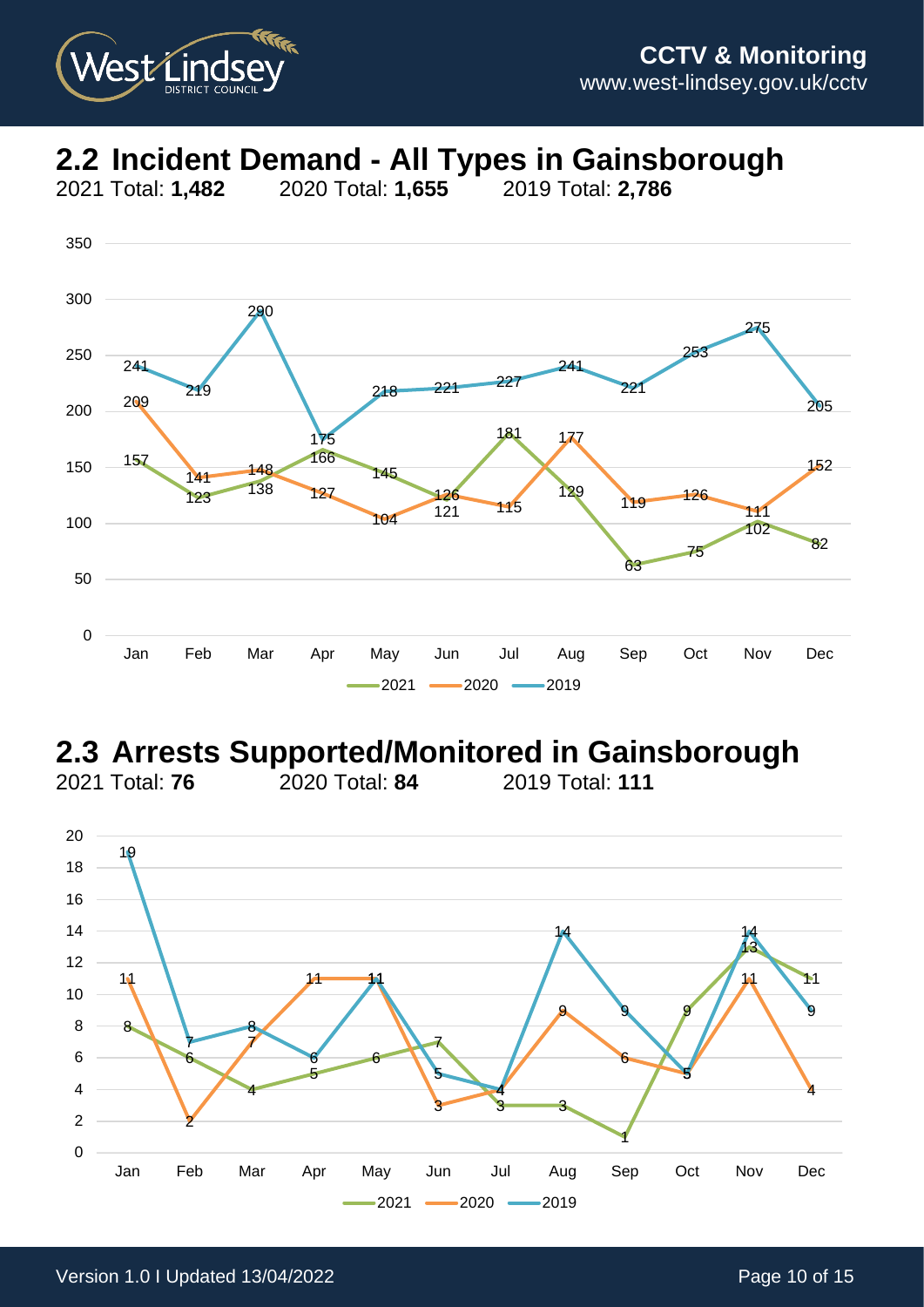

## **3.1 Total Incidents in Market Rasen**<br>2021 Total: 48 2020 Total: 38 2019 To



2020 2019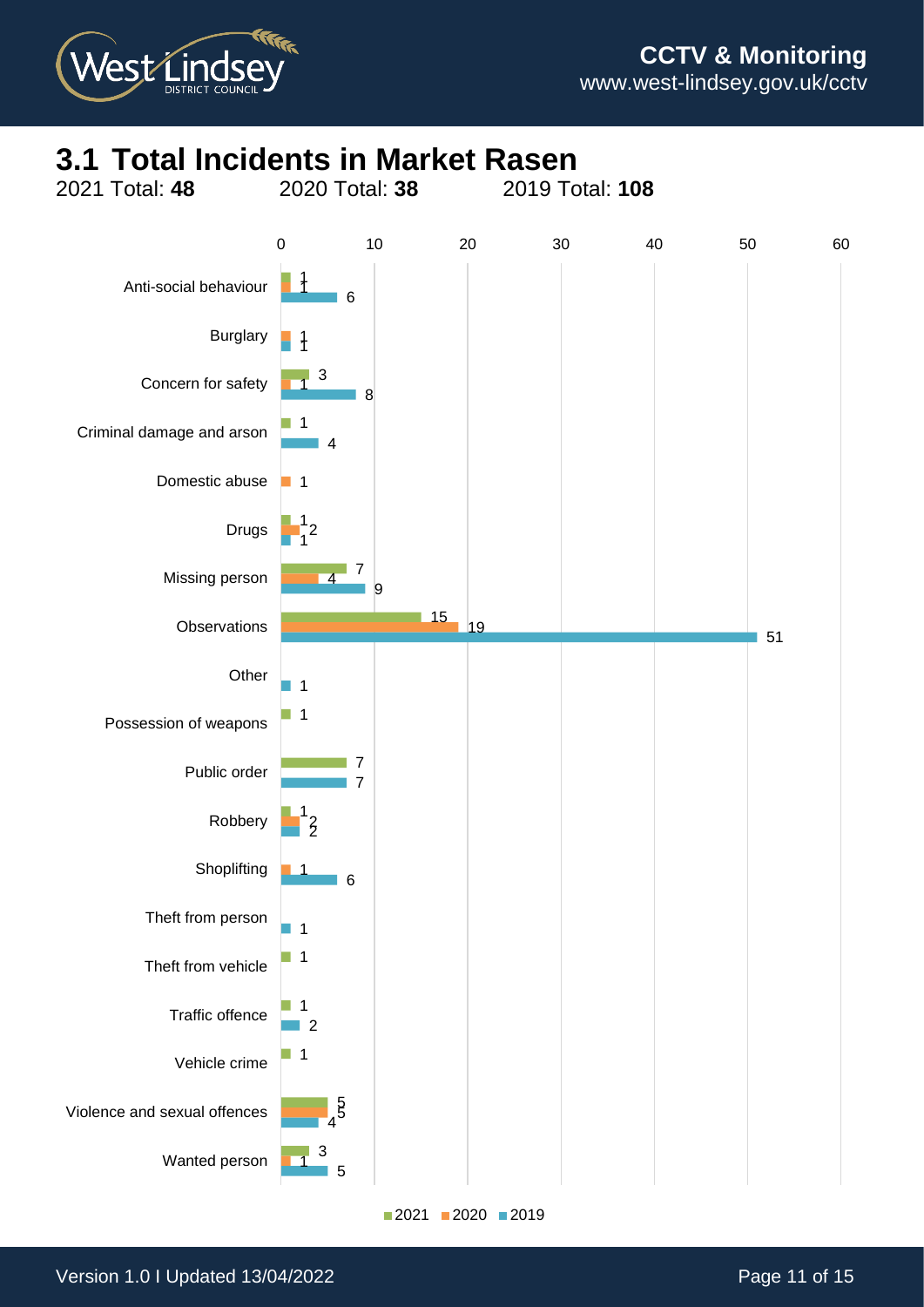

## **3.2 Incident Demand - All Types in Market Rasen**

2021 Total: **48** 2020 Total: **38** 2019 Total: **108**



### **3.3 Arrests Supported/Monitored in Market Rasen**<br>2021 Total: 5 2020 Total: 6 2019 Total: 4 2021 Total: **5** 2020 Total: **6** 2019 Total: **4**

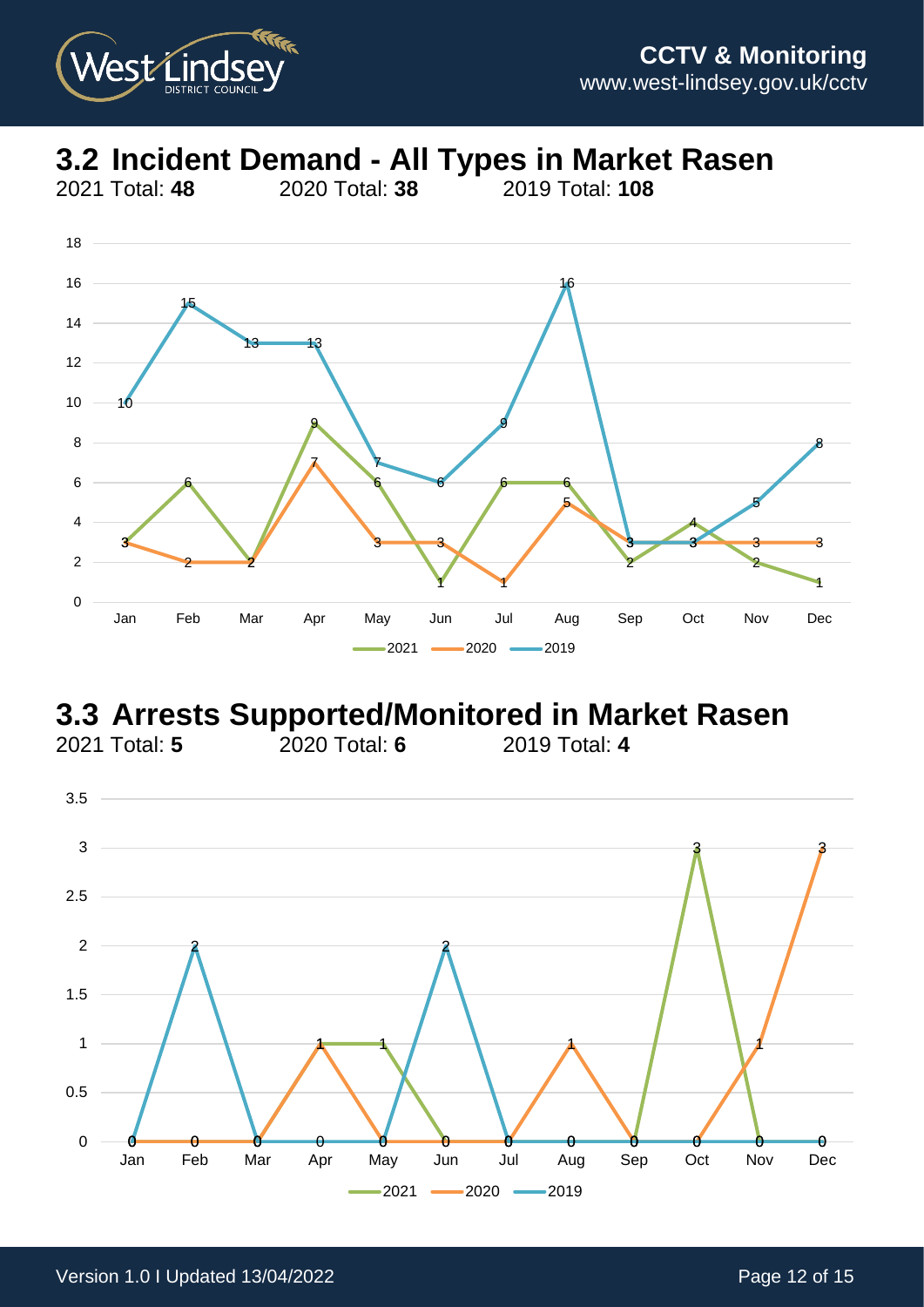

## **4.1 Total Incidents in Hemswell Cliff**<br>2021 Total: 11 2020 Total: 27 2019 Tot



2020 2019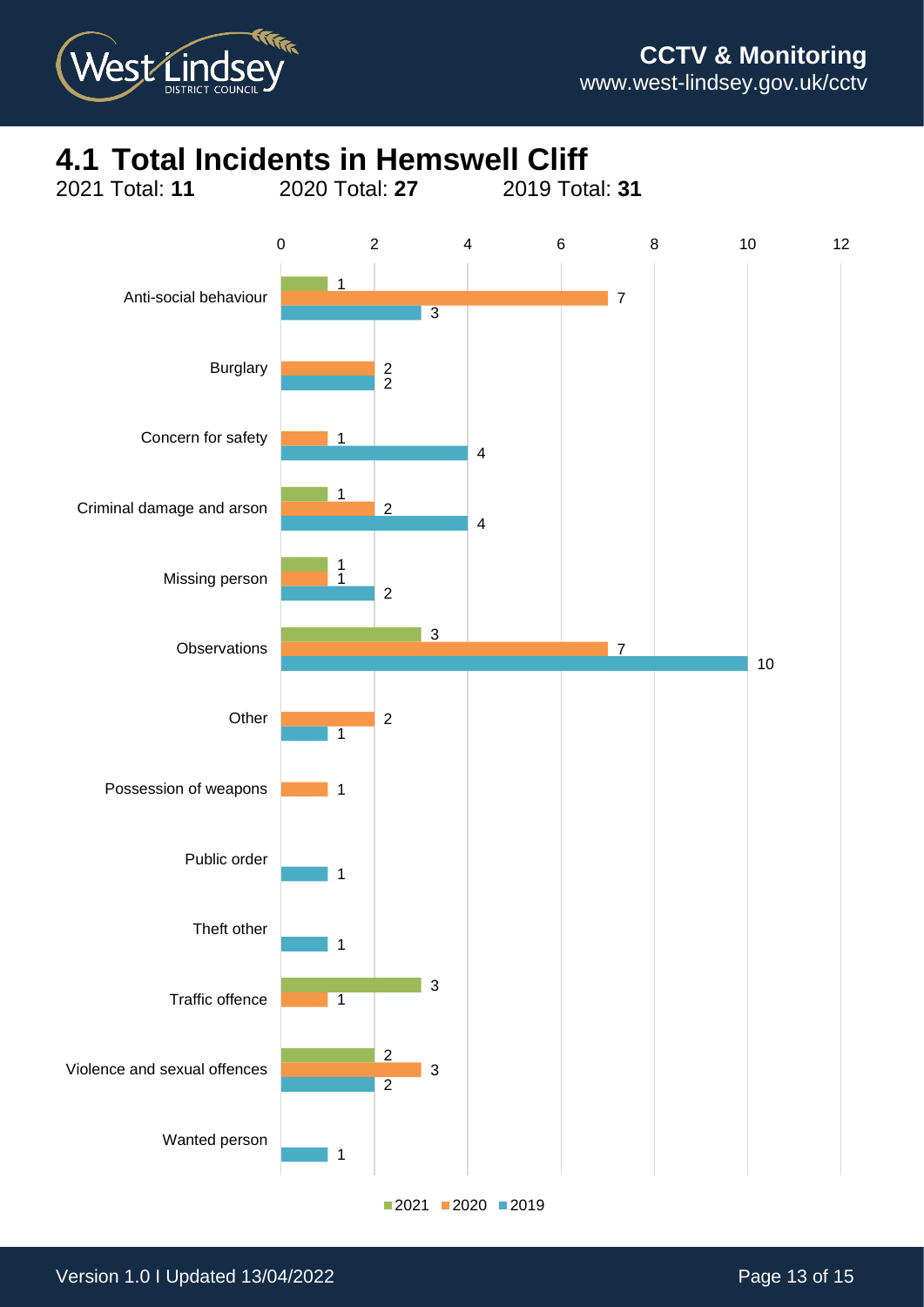

### **4.2 Incident Demand - All Types in Hemswell Cliff**

2021 Total: **11** 2020 Total: **27** 2019 Total: **31**